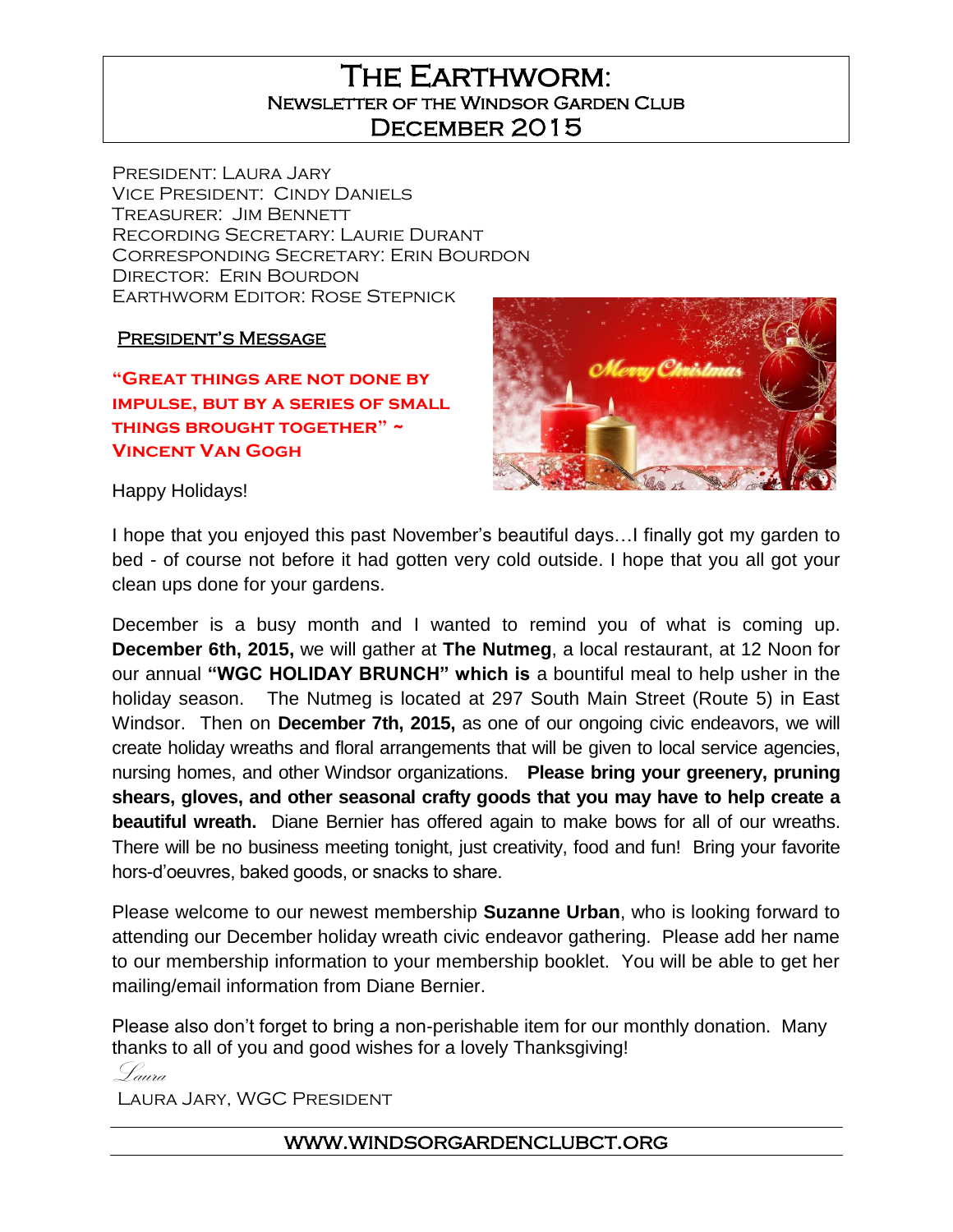# MARK YOUR CALENDAR

### **DECEMBER 7th MEETING**

*There will be no business meeting in December, just creativity, food and FUN!*

## **The Windsor Garden Club Celebrates Community Giving**

The December  $7<sup>th</sup>$  meeting of the Windsor Garden Club will carry on our tradition of community giving. Club members and visitors at this meeting will decorate wreaths, purchased by the club to be given to and hung at public buildings throughout Windsor.

The WGC will purchase already made fresh wreaths. All we need is for members to bring your **GREENERY, PRUNING SHEARS, GLOVES, RIBBONS, ORNAMENTS, and OTHER SEASONAL CRAFTY ITEMS** you may have.

Bring your favorite snacks to share and help us in bringing the holiday season. This meeting is free of charge and runs from 6:30-8:30.

# Coming Up In 2016

### **JANUARY 16th MEETING**

**Executive Board Meeting – No regular meeting**

10:30AM – 12:30PM – Location TBD

### **FEBRUARY 9 th MEETING**

### **"Soup Talk"**

A special informational garden meeting held while warming up with a variety of homemade breads, soups and more shared by our members. Those crock pots ready!

### Meeting Information

- Club meetings are *typically* conducted on the second Monday of the month.
- Meetings begin at 6:30 PM with social time, followed by the evening's guest speaker beginning at 7:00 PM. The business portion of the The Windsor Garden Club meeting completes the evening.
- New members are always welcome.
- Meetings take place at the L.P Wilson Community Center, 599 Matianuck Avenue, Windsor, CT, in the Senior Center Room, which is located on the front left side of the building.
- During the months of June, July and August, club meetings are informal and are typically held at member's homes.
- Please check the calendar page to verify all meeting dates.
- These meetings are free of charge. The programs will begin at 7:00PM.

#### Fieldtrip Information

The October private, guided tour of the Governor's Mansion Sculpture Garden was cancelled until Spring of 2016. Please watch for further announcements.

#### www.windsorgardenclubct.org

**Est. 1937**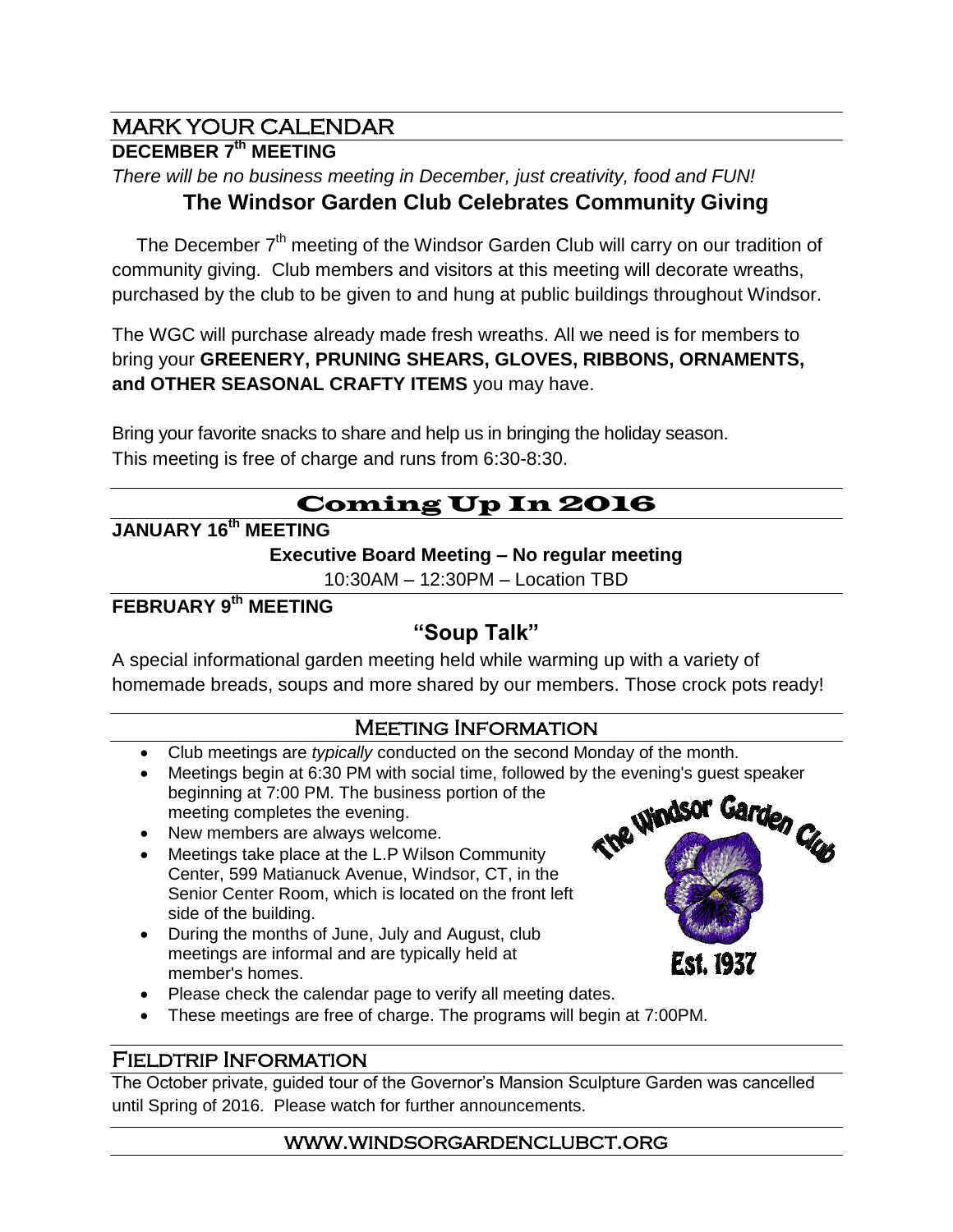### THE WINDSOR GARDEN CLUB HOLIDAY BRUNCH

### **DECEMBER 6, 2015**

Twenty Five members are gathering at **The Nutmeg**, at **297 South Main Street (Route 5) in East Windsor** at Noon for a bountiful brunch to help usher in the holiday season.

**42nd ANNUAL FESTIVAL OF TREES & TRADITIONS" December 4-13\***

Museum open 10am – 5pm \*Closed Monday, December 7 & Tuesday, December 8 *A \$3 surcharge is added to regular admission during FOTT. Ticket includes admission.* The Wadsworth Atheneum is holding its **42nd Annual Festival of Trees** this month. Festival donations will be sold throughout the event, and the profits help fund the museum's special exhibitions, educational programs, and operating expenses.

### COMMITTEES:

Please review their purposes and consider signing up for one of the important committees in our club. Members are encouraged to participate in one committee, if possible.

#### GARDEN MART COMMITTEE

Volunteers are being asked to sign up for the 2016 Garden Mart held on May 7<sup>th</sup>, 2016.

#### COMMUNITY PROJECTS COMMITTEE

- As a future project, the Deerfield Globe, located in the Deerfield area of Windsor, is in need of a spruce up in the spring. Volunteers will be sought when a date is arranged.

- A proposed civic endeavor is a bench from the WGC for Northwest Park.

### GARDEN TOUR 2017 COMMITTEE

July 15, 2017 Garden Tour:

#### *Down Memory Lane, And Still Growing - Celebrating 80 Years of the Windsor Garden Club*

The committee decided on the pattern for the stakes that will be put at each tour participant's home for the 2017 tour. They will be made by students from Windsor High School Technology Wood Shop.

The committee will also seek members for various jobs that need to be done for the tour.

#### MEMBERSHIP COMMITTEE

We have several new members since the publication of the 2015-16 booklets, so please update your Directory with the latest information from Diane Bernier at each meeting.

### FOR YOUR INFORMATION

**Food Donations:** Please remember to bring a non perishable food item for the Windsor Food bank. Donations can be left at the table where you check in.

**Thank You Hospitality Volunteers for December 7th:** Judy Linton,

Margaret Lagan, Cindy Daniels, Jim Bennett, Laurie Durant and Joan Lynch



### **Town of Windsor Information for Homeowners**

### **Home Repair Loan Program**

The Town of Windsor is providing low interest loans for homeowners in Windsor who need to make repairs to their homes. Home improvement loans include items such as new roofs, boiler/furnaces, siding, waterproofing basements, plumbing, hot water heaters, electrical upgrades and other miscellaneous repairs. The program is income based, and for a family of four the maximum income allowed is \$65,800. Please call Diane McDougald for more information at (860) 285-1984. Ms. McDougald will be happy to assist with the paperwork.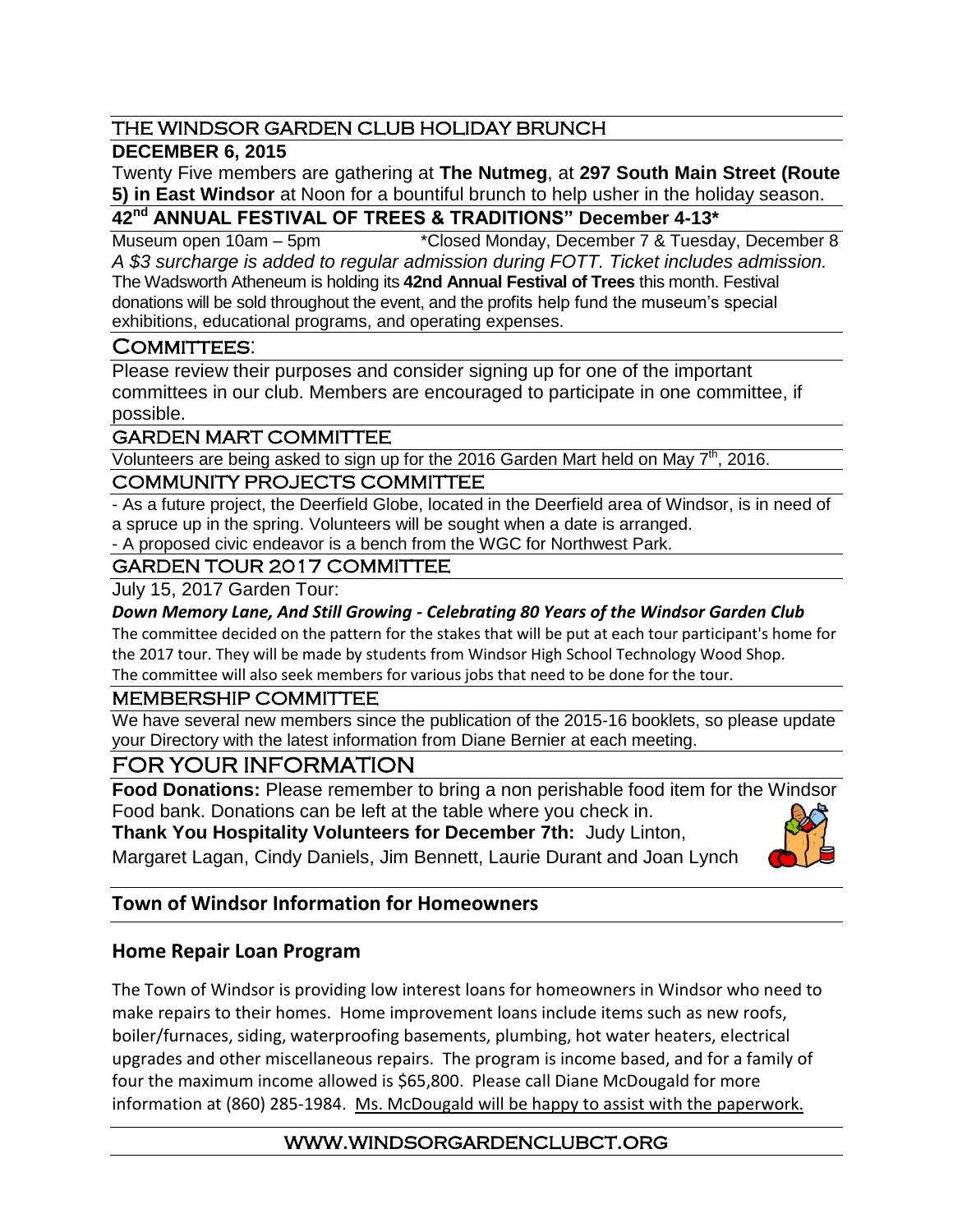**The October presenter Stacy Wood gave a very informative talk on the topic titled FROM FARM TO PHARMACY.** Stacy explained how different herbs blended together can be beneficial in a healthy, happy, spiritual, as well as physically healthy lifestyle. These herbs are grown organically in herb gardens located in Hampden CT.

The program was well attended, with a tasting of the various teas along with a good question and answer session.

# **Hydroponics, Gardening for the Future**

Our November presenter George Elliott, a professor from the University of Connecticut, gave us a very detailed and entertaining presentation and demonstration on hydroponic research and gardening. He showed us how hydroponics is used in agriculture and also how we can experiment with growing with water at home. He shared some fun, small scale projects, as well as research being done at the University and farms around the state using hydroponics.



### Garden Tips

### **New England Gardening Advice By the Month -December thru March.**

Short days and long nights now dominate the horizon. The ground is probably frozen and may be covered by a fresh blanket of snow, too. Great for skiing and sledding, bad for the avid gardener! So what can you do to keep the gardening in New England dream alive during the winter months? Start thinking early Spring! Hit the books and the internet to start planning your early spring garden. Now is the time to order seeds for lettuce, peas, onions and other early spring vegetables so that they arrive on your doorstep in January or February for inside planting. Remember, you can start your spring seedlings inside the house or in a cold frame weeks before they will be set outside. The benefit for you.... earlier yields and a little something to keep your green thumb occupied during the long cold winter! Lastly, don't forget to pot up your next batch of spring blooming bulbs for forcing. You can keep the show going non-stop until your garden begins to show signs of life in March/April! We'll see you next month for more tips and advice for gardening in New England! - See more at:

<http://www.gardeninginnewengland.com/displayArticle.aspx?id=31#sthash.gQ4ujmm0.dpuf>

**Submission Deadline for January 2016 Earthworm: December 27th.**  If you would like to include one of your garden or event photos, an announcement, or any suitable information, please email it by this month's deadline.

 Thank You! Rose [Rosenick10@yahoo.com](mailto:Rosenick10@yahoo.com)